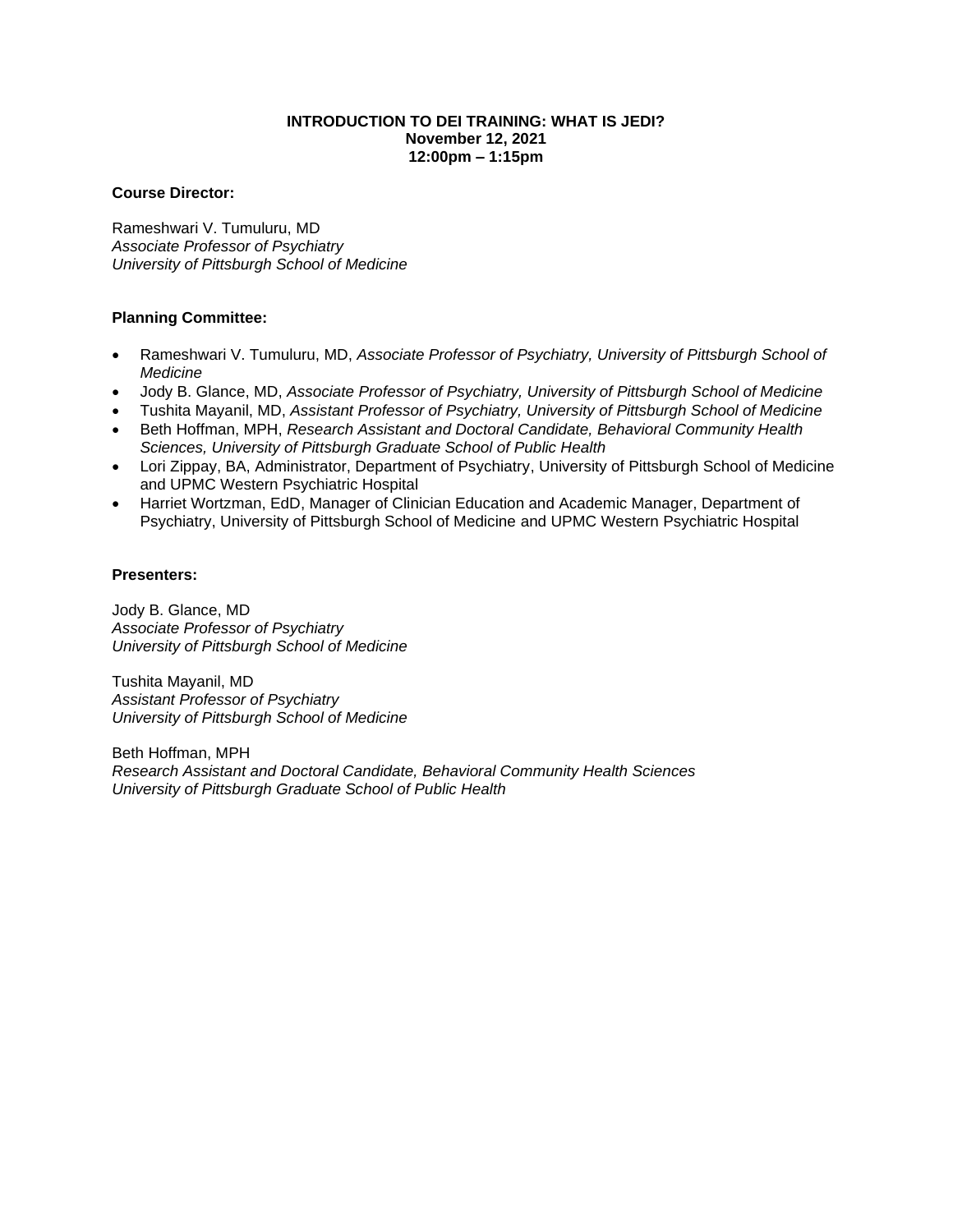### *Workshop Schedule*

| 12:00pm   | <b>Introduction to Workshop</b>                                                          |
|-----------|------------------------------------------------------------------------------------------|
|           |                                                                                          |
|           | Rameshwari Tumuluru, MD                                                                  |
|           |                                                                                          |
|           |                                                                                          |
| 12:05pm   | What Is JEDI? A Glossary of Diversity, Equity and Inclusivity (DEI) Commonly             |
|           | <b>Used Terms</b>                                                                        |
|           |                                                                                          |
|           | Jody Glance, MD and Tusihita Mayanil, MD will define these common terms and              |
|           | introduce how they can be used to guide behavior in our personal and professional        |
|           | lives.                                                                                   |
|           |                                                                                          |
| 12:05pm   | Exercise                                                                                 |
|           |                                                                                          |
|           | Beth Hoffman will introduce the characters and plots point before playing each of five   |
|           | video clips highlighting the role language plays in addressing DEI issues. After each    |
|           | video clip, participants will engage in a discussion of which of the glossary terms were |
|           | most relevant to situation depicted in the video and why in a discussion moderated by    |
|           | Ms. Hoffman.                                                                             |
|           |                                                                                          |
|           |                                                                                          |
|           | Addressing Systemic Racism (Clip 1): From the show "New Amsterdam"<br>$\bullet$          |
|           | Microaggressions (Clip #2): From the show "New Amsterdam"                                |
|           | Equity vs. Equality (- Clip #3): From the show "Grey's Anatomy"                          |
|           | Depression and Systemic Racism (Clip #4): From the show "A Million Little                |
|           | Things"                                                                                  |
|           | Black Men and Therapy (Clip #5): From the show "This Is Us"<br>$\bullet$                 |
|           |                                                                                          |
| 12:45pm   | <b>Discussion and Question &amp; Answer Session</b>                                      |
|           | Moderated by Dr. Tumuluru                                                                |
|           |                                                                                          |
| $1:15$ pm | <b>Adjourn</b>                                                                           |
|           |                                                                                          |

**Learning Objectives.** At the conclusion of this workshop participants will be able to:

- 1. Define Justice, Diversity, Equity, & Inclusion (JEDI) terms as provided in the glossary and discussed in the session.
- 2. Describe the difference between equity and equality.
- 3. Explain how the terms provided in the glossary relate to behavioral health.

### **Accreditation and Designation Statement**

In support of improving patient care, the University of Pittsburgh is jointly accredited by the Accreditation Council for Continuing Medical Education (ACCME), the Accreditation Council for Pharmacy Education (ACPE), and the American Nurses Credentialing Center (ANCC), to provide continuing education for the health care team.

### Physician (CME)

The University of Pittsburgh designates this live activity for a maximum of 1.25 AMA PRA Category 1 Credit™. Physicians should claim only the credit commensurate with the extent of their participation in the activity.